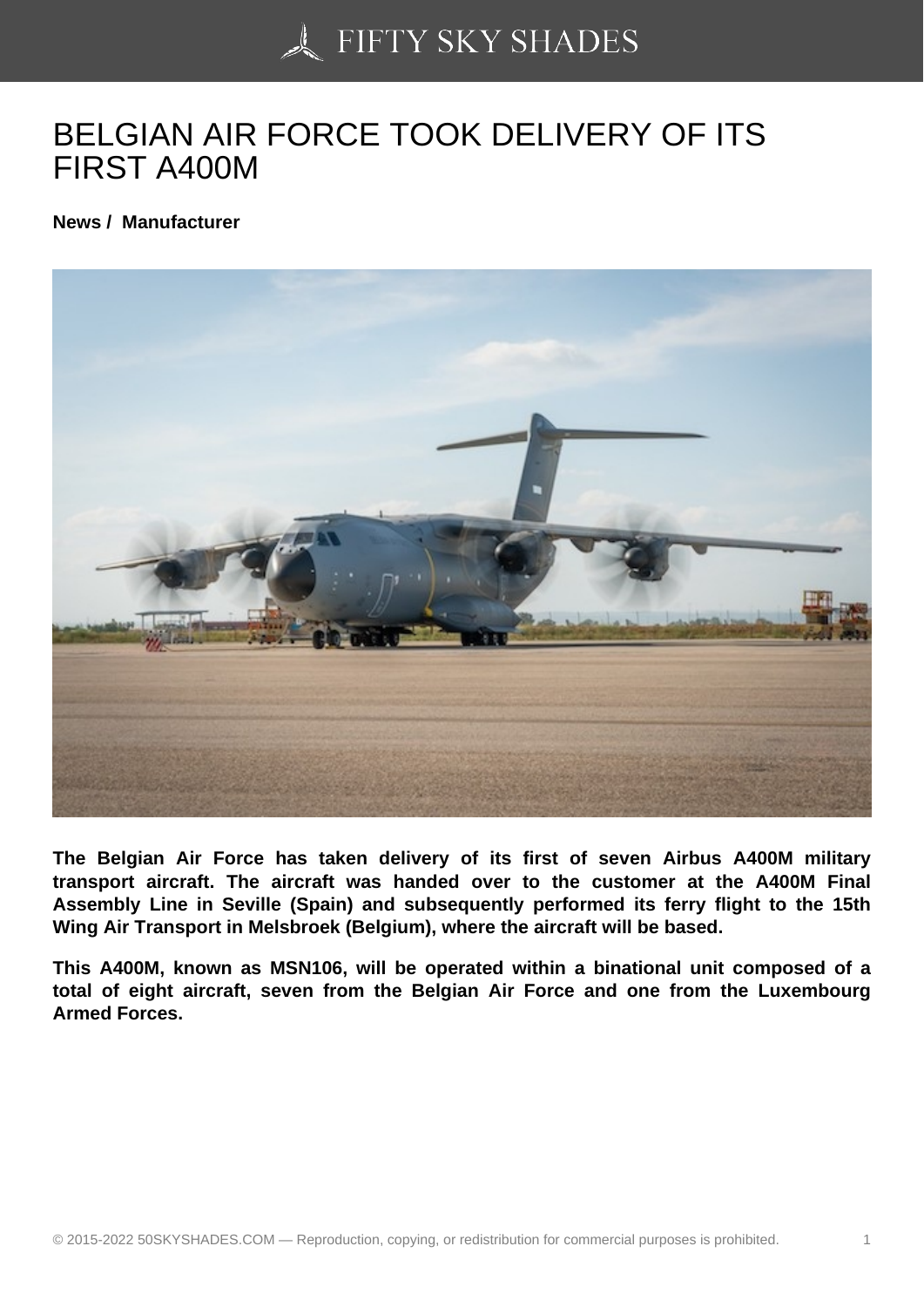

**The second A400M for Belgium will be delivered in early 2021.**

Alberto Gutierrez, Head of Military Aircraft at Airbus Defence and Space, said: "With the delivery of this aircraft all launch customers are now equipped with the A400M. MSN106 will join Luxemburg's aircraft in the binational unit operated jointly with Belgium. Despite challenges due to Covid-19, our teams have achieved all 10 aircraft deliveries scheduled this year, bringing the global fleet in operation to 98 aircraft."

The attached photograph shows the Belgian A400M on its ferry flight towards Melsbroek (Belgium).